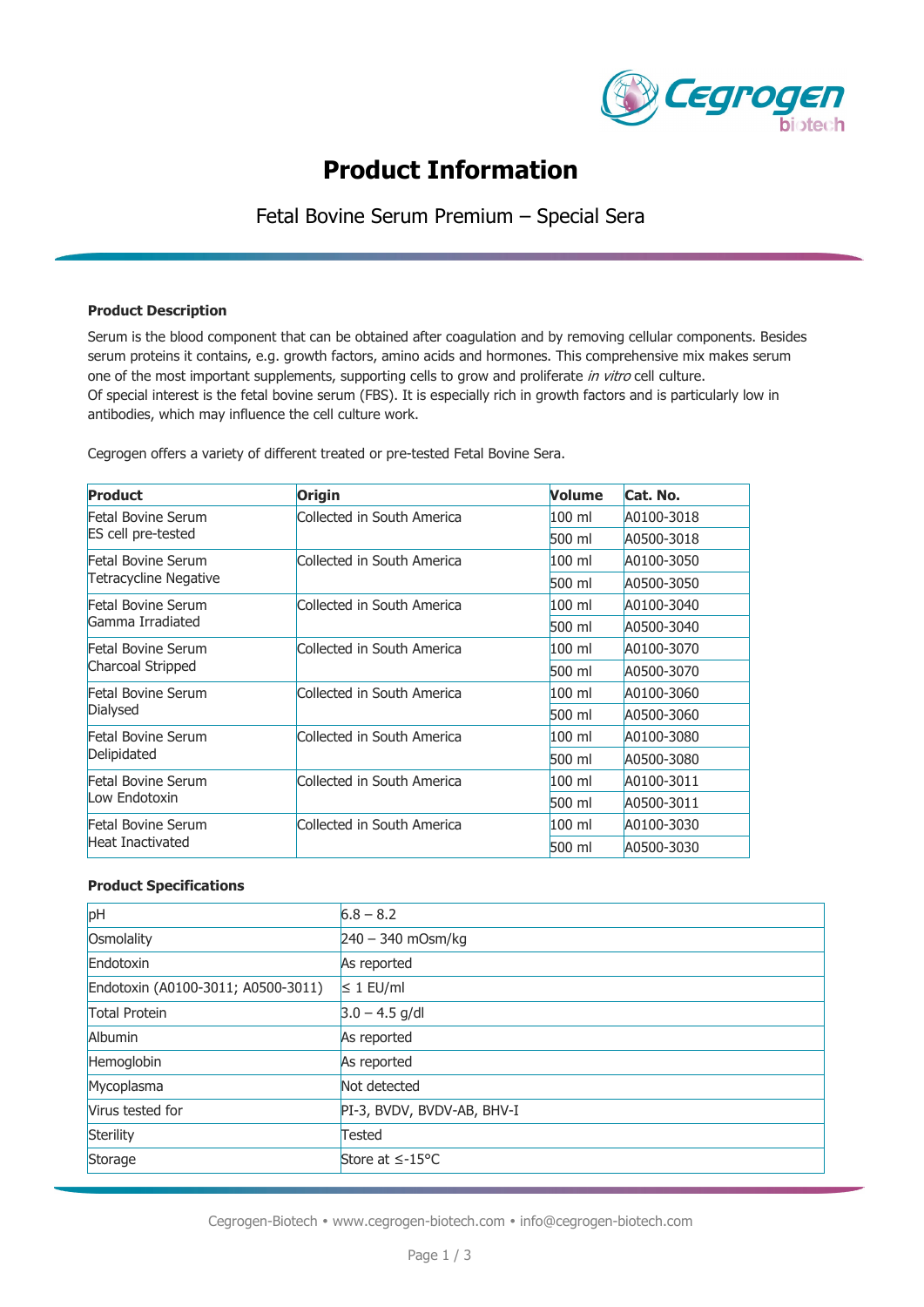

# **Product Information**

Fetal Bovine Serum Premium – Special Sera

### **Additional Optional Treatments**

# Heat Inactivation

Heat inactivation will inactivate the complement system, antibodies and other active enzymes. It has to be done in a carefully controlled process in order to avoid damaging the cell growth promoting properties of the serum and reducing the formation of unwanted precipitates.

The process involves heating the serum in a shaking water bath at exactly +56°C for 30 minutes. The shaking will help avoid the formation of protein and other forms of precipitates. After 30 minutes the serum is then cooled back down to room temperature as quickly as possible to avoid excessive exposure to heat which can damage e.g. growth factors and vitamins.

# Gamma Irradiation

Cegrogen Biotech has established process parameters and controls for maximum inactivation of contaminants by an innovative gamma irradiation process in small sized boxes at 25 – 35kGy. When FBS bottles are arranged in a pallet during gamma irradiation, high irradiation doses (58 kGy) are necessary to irradiate the centrally located bottles with the required does (>30 kGy). This and the associated higher temperatures may affect the serum quality. If the irradiation is performed in single boxes, the maximum does of irradiation is performed in single boxes, the maximum dose of irradiation does not exceed 38.7 kGy. Gentle irradiation as used by Capricorn Scientific is less likely to affect final serum quality.

# Delipidation

In order to remove lipids from FBS, the fumed silica precipitation method is used. Fumed silica is added to serum, non-polar substances such as lipids and steroids will adsorb to the surface to fumed silica. The solution is then centrifuged and the pellet of silica with adsorbed lipids is removed. The Serum is then sterile-filtered. The acceptation criterion for the treatment is a level of cholesterol lower than 10 mg/100ml. Lipids and other nonpolar substances will be reduced in comparison to non-treated serum.

# ES cell- Pretested Sera

Embryonic stem (ES) cells are particularly demanding and it is crucial to keep them in their valuable undifferentiated state. When working with stem cells maintenance of pluripotency and reduced differentiation are the main objectives.

Historically, EC cell researchers were required to screen laboriously several lots of serum to find one suitable for their cells. Cegrogen Biotech offers ES Cell Pretested FBS to minimize the need for prescreening serum, saving both time and money, while providing the assurance that the serum used has been screened by experienced ES cell culturists. The screening includes growth promotion, colony morphology, and cytotoxicity. ES Cell Pretested FBS is selected from our highest quality FBS lots.

Features:

- Tested on murine embryonic stem cells
- Selected from highest quality FBS lots
- Strict quality control
- Consistent quality